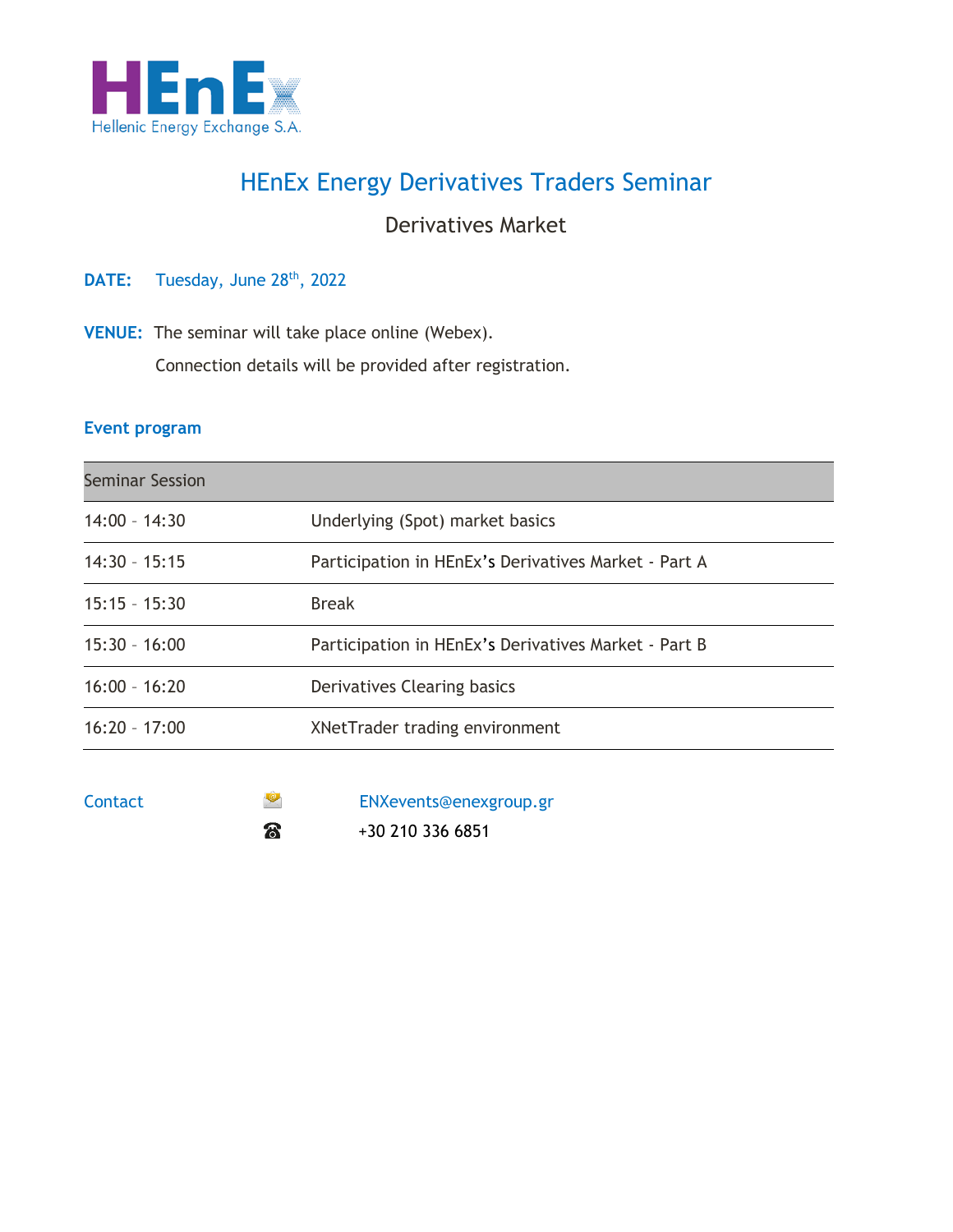# HEnEx Energy Derivatives Traders Seminar overview and registration process

#### **Overview**

The seminar will focus on technical trading specifications on Derivatives Market and the functionality of the XNetTrader application. The seminar will be held in English.

#### **Objectives**

Seminar attendees will gain further insight of trading practice. Market schedule, trading methods, order types, product specifications, underlying market and derivatives clearing basics will be analyzed, both at rulebook level as well as a hands-on demonstration of the XNetTrader application.

#### **Who should attend?**

Traders who wish to acquire HEnEx's "Energy Derivatives Trader Certificate (EDTC)" and/or market professionals who wish to gain a deeper understanding of HEnEx's Derivatives Market.

EDTC candidates who meet all criteria of Article 3 par. 3.5 of Decision 3: ["Members' professional](https://www.enexgroup.gr/documents/20126/184422/20200306_Decision_03_EN.pdf)  [competence in the Financial Energy Market \(Derivatives Market\) of HEnEx](https://www.enexgroup.gr/documents/20126/184422/20200306_Decision_03_EN.pdf)", will be eligible to apply for an Energy Derivatives Trader Certificate (EDTC) from HEnEx, by making use of the exemption from certification exams.

Please be aware that, the certification process through an exemption from exams is only available to employees of HEnEx's Participants and that all Participants of the Derivatives Market of HEnEx must employ at least one Certified Trader.

#### **Pricing**

The Participation Fee is €186.

The fee needs to be deposited to HEnEx's Bank Account until Friday 24/06/2022. The deposit information field should include the text **"HEnEx Energy Derivatives Traders Seminar"**.

#### **HEnEx's Bank account details**

Beneficiary: Hellenic Energy Exchange S.A. Bank: National Bank of Greece S.A. IBAN: GR69 0110 0440 0000 0440 0291 144 SWIFT: ETHNGRAA

#### **Registration Process**

1. Registration

For your participation, please register [here](https://www.enexgroup.gr/web/guest/edtc-seminar-registration-form) by Friday 24/06/2022 @15:00 EET. You are kindly requested to fill in your personal information in English. After this time, no registration application will be processed.